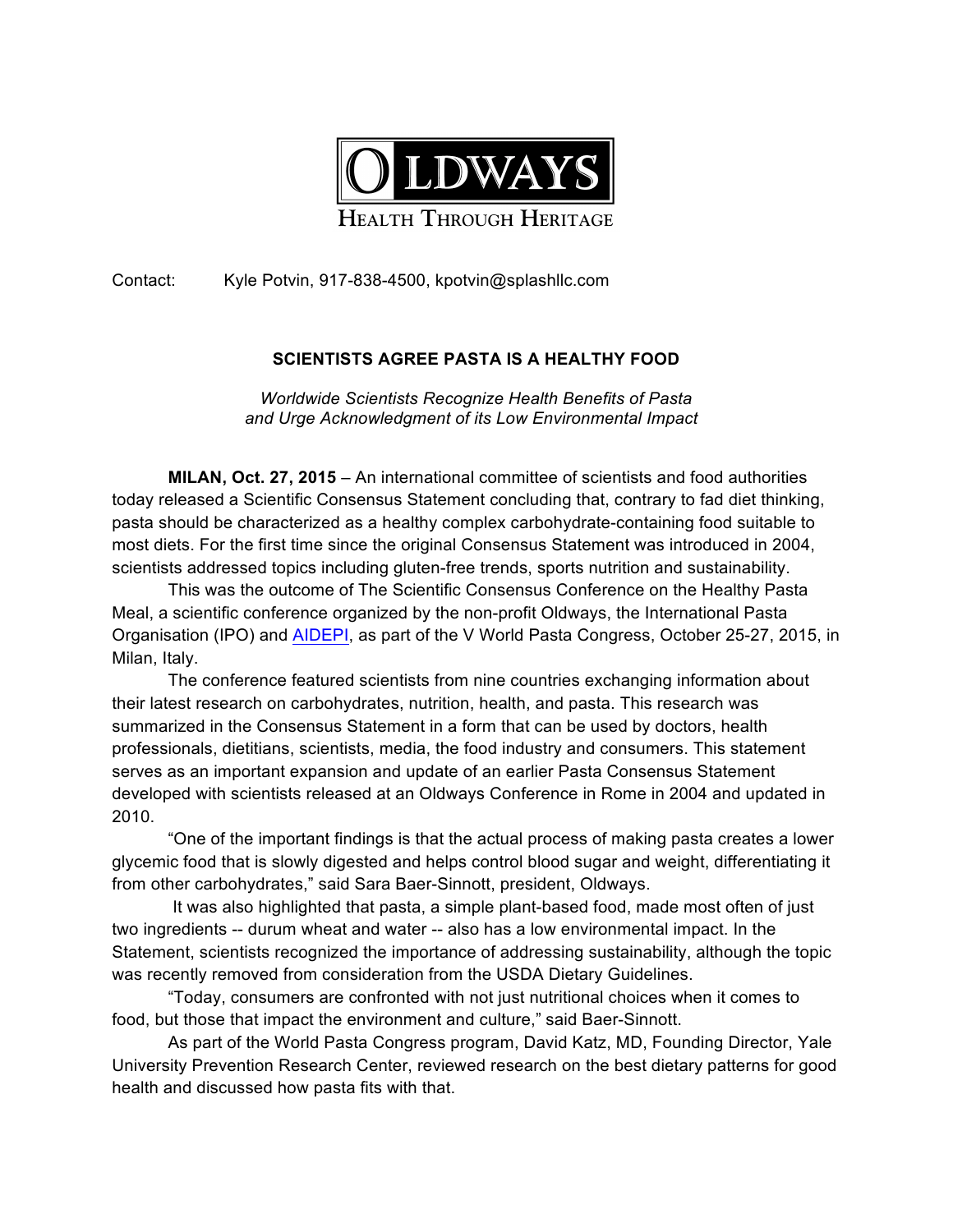"If what we mean by best diet is a basic dietary pattern, then, yes, absolutely we can say what's best – a plant-based diet, real food, close to nature," said Katz. "You don't have to eat pasta to have an optimal diet and optimal health but you can. And since you can, why wouldn't you?"

Key findings and conclusions from the Consensus Statement include:

- 1. Scientific research increasingly supports the importance of total diet, rather than individual foods.
- 2. Pasta is a key component of many of the world's traditional healthy eating patterns, such as the scientifically-proven Mediterranean Diet. Most plant-based dietary patterns help prevent and slow progression of major chronic diseases and confer greater health benefits than current Western dietary patterns.
- 3. Many clinical trials confirm that excess calories, and not carbohydrates, are responsible for obesity. Diets successful in promoting weight loss can emphasize a range of healthy carbohydrates, protein and fat. All these three macronutrients, in balance, are essential for designing a healthy, individualized diet anyone can follow for their whole life. Moreover, very low carbohydrate diets may not be safe, especially in the long term.
- 4. Pasta is satiating and keeps you fuller longer. A pasta meal can be moderate in its calorie content, assuming the portion is correct and the dressing-topping is not calorierich.
- 5. At a time when obesity and diabetes have a high prevalence around the world, pasta meals and other low-glycemic foods may help control blood sugar and weight especially in overweight people. Glycemic index is a factor that impacts the healthfulness of carbohydrate-rich foods. There is a beneficial effect in the way pasta is made. The process of manufacturing reduces its glycemic response. Whole grain pasta, which provides more fiber, is also a good choice.
- 6. Pasta is an affordable, healthy choice available in almost all societies. Promoting the affordability and accessibility of pasta meals can help overcome the misperception that healthy foods are too expensive.
- 7. Healthy pasta meals are a delicious way to eat more vegetables, legumes and other healthy foods often under-consumed. Pasta is a way to introduce other Mediterranean diet foods (other cultural traditions), especially for children and adolescents.
- 8. Pasta meals are enjoyed in cultural traditions worldwide. As they are like a canvas, they are versatile and easily adaptable to national/regional seasonal ingredients.
- 9. The general population can eat pasta and should not choose a gluten-free product if not affected by a gluten-related disorder correctly diagnosed. For those with gluten sensitivities or allergies, or celiac disease, there are gluten-free alternatives.
- 10. Pasta is a simple plant-based food, and has a low environmental impact.